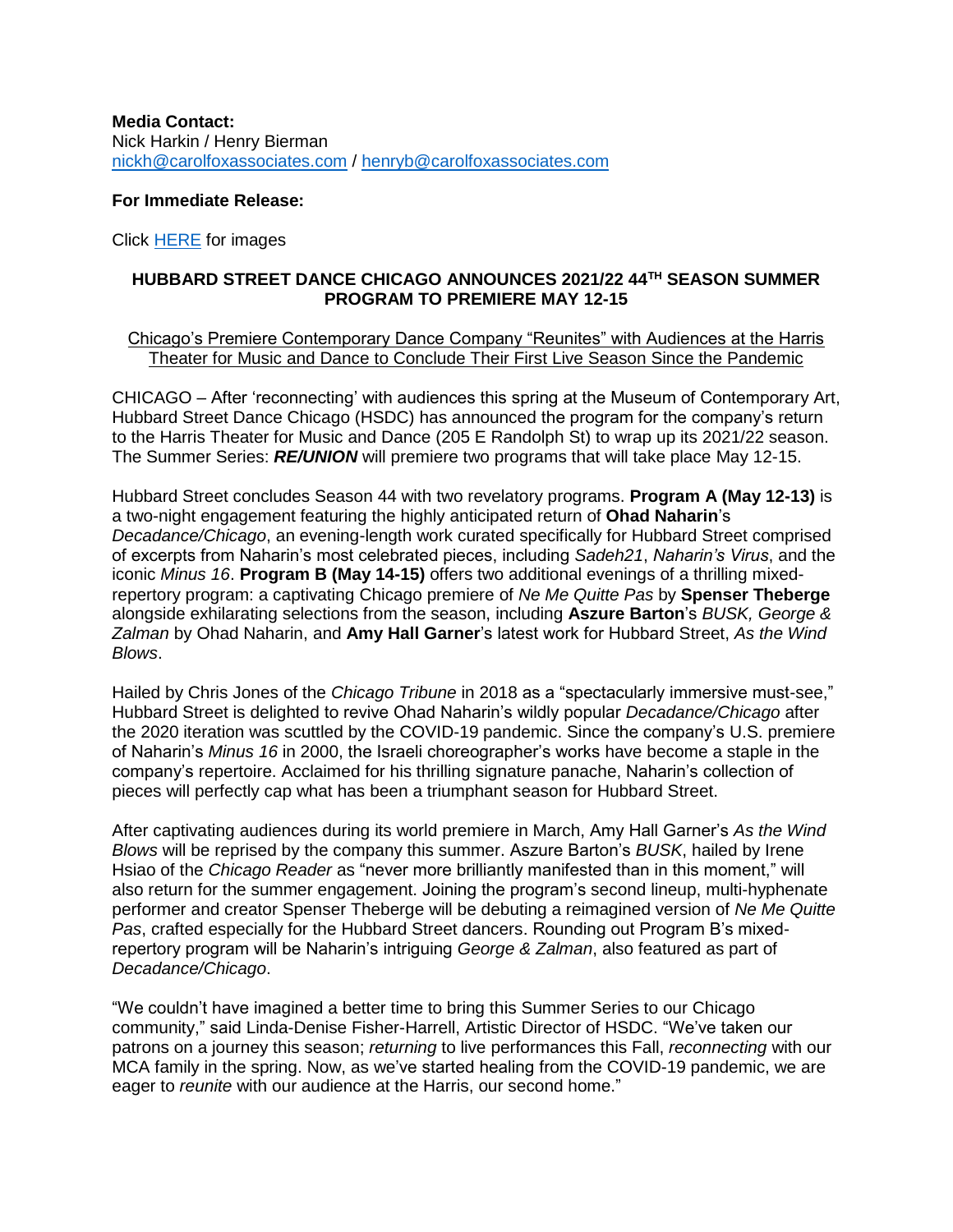The Summer Series has performances Thursday, May 12 through Sunday, May 15. Tickets for *Summer Series: RE/UNION* at the Harris Theater for Music and Dance (205 E Randolph St) are now on sale via the Harris Theater Box Office. They can be purchased at harristheaterchicago.org or by calling 312-334-7777, and range from \$15 to \$110. The Harris Theater Box Office is open from 12-5 p.m., Monday-Friday. Please visit harristheaterchicago.org/faqs for the theater's up to date COVID-19 safety protocols.

To demonstrate Hubbard Street's commitment to making the arts accessible to all, a limited number of \$15 tickets are available for every performance this season, with more than 1,000 Hubbard Street tickets set at this special \$15 price this year.

Post-show *Curtain Talks* for Summer Series: *RE/UNION* will be held immediately following the performances on Friday, May 13 and Saturday, May 14. These intimate opportunities to hear directly from the dancers and choreographers are included with the price of admission. Friday's *Curtain Talk* will offer dancer reflections on *Decadance/Chicago*, and Saturday will be a sitdown interview with featured choreographer Spenser Theberge. Both will be moderated by Artistic Director Linda-Denise Fisher-Harrell.

Hubbard Street is grateful to Liza Yntema for her support of female leadership in dance. Athletico Physical Therapy, Chicago Athletic Clubs, and the Illinois Arts Council Agency are Season 44: RE/CHARGE Season Partners. Amy Hall Garner's *As the Wind Blows* is supported in part by Camille Rudge.

The Summer Series: *RE/UNION* performance schedule is as follows:

PROGRAM A: OHAD NAHARIN (*Decadance/Chicago)*

Thursday, May 12 at 7:30 p.m.

Friday, May 13 at 8 p.m.

PROGRAM B: AMY HALL GARNER (*As the Wind Blows*), OHAD NAHARIN (*George & Zalman*), SPENSER THEBERGE (*Ne Me Quitte Pas*), ASZURE BARTON (*BUSK*)

Saturday, May 14 at 8 p.m.

Sunday, May 15 at 3 p.m.

Hubbard Street Dance Chicago has already begun preparation for Season 45, with plans to announce soon after their summer engagement. The new season will premiere in the fall.

#### **About the Choreographers**

#### **ASZURE BARTON**

Artist and choreographer Aszure Barton has collaborated with celebrated dancers and companies including Mikhail Baryshnikov, Misty Copeland, Alvin Ailey American Dance Theater, American Ballet Theatre, English National Ballet, Martha Graham Dance Company, National Ballet of Canada, Nederlands Dans Theater, Sydney Dance Company, and Teatro alla Scala, among many others. She is a Bessie Award Honoree and has received numerous honors including the prestigious Arts & Letters Award, joining the ranks of Oscar Peterson, Karen Kain, and Margaret Atwood. She was the first Martha Duffy resident artist at the Baryshnikov Arts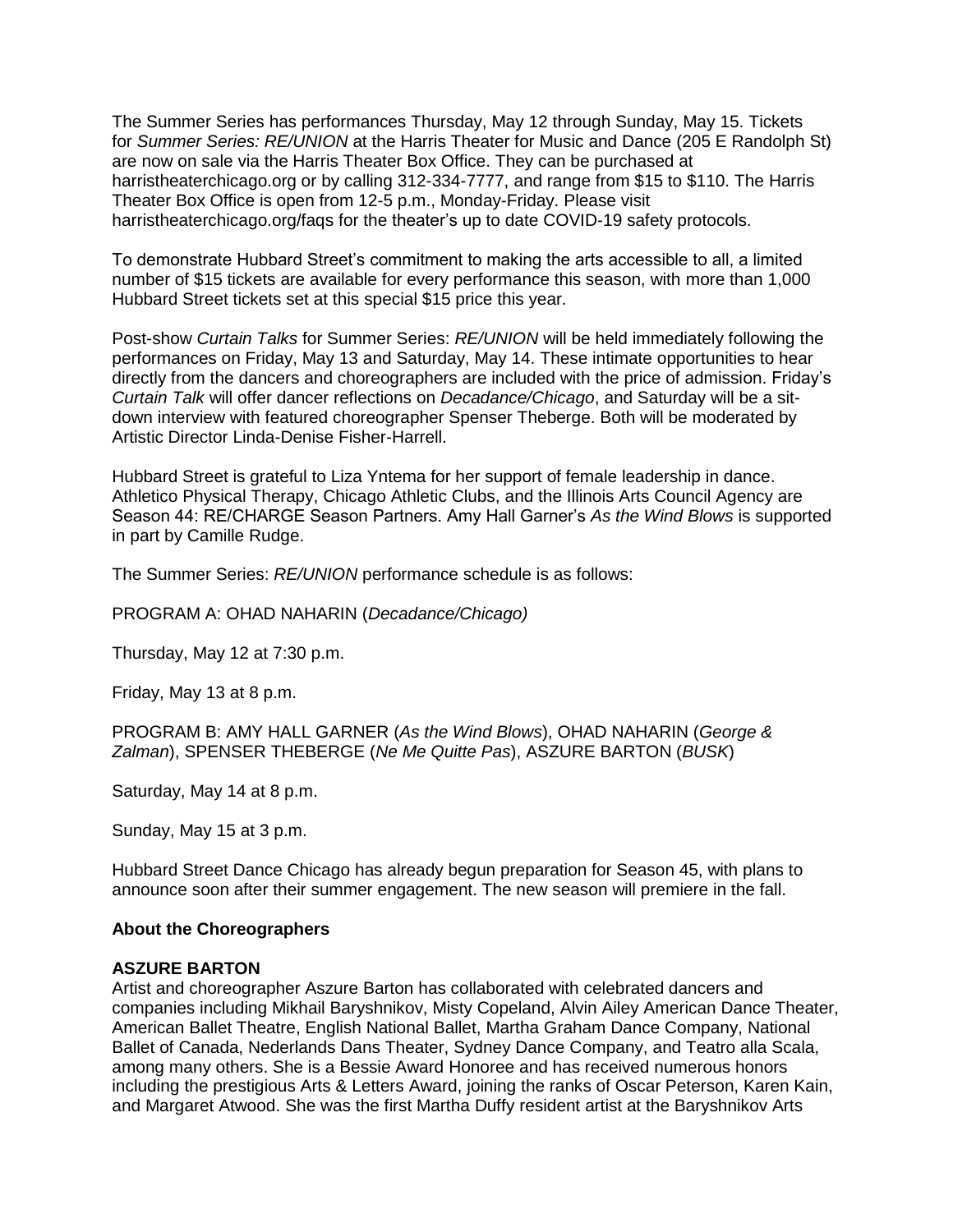Center and is an official ambassador of contemporary dance in Canada. She is the founder of Aszure Barton & Artists, an inter-disciplinary international dance project.

### **AMY HALL GARNER**

Amy Hall Garner is a native of Huntsville, Alabama, and a graduate of The Juilliard School. Her work has been praised internationally and commissioned by Ailey II, ABT Studio Company, Collage Dance Collective, The Juilliard School, The Ailey School, Barnard College, The University of the Arts, Columbia Ballet Collaborative, Point Park University, and Central Pennsylvania Youth Ballet. Recently, she has received virtual commissions from BalletX, Dance Theatre of Harlem, the Guggenheim Museum's Works & Process Digital Series, ABT Studio Company, Boulder Ballet and a virtual collaboration between Miami City Ballet and Paul Taylor American Modern Dance. She personally coached Grammy Award winner Beyoncé, providing additional choreography for The Mrs. Carter Show World Tour. Theatrical choreography credits include: *The Color Purple* (Milwaukee Repertory Theater) and *Invisible Thread*, associate choreographer (Second Stage Theater, NYC). In 2018, she was selected to participate in Alvin Ailey's New Directions Choreography Lab supported by the Ford Foundation. Garner was one of the first recipients of the Joffrey Ballet's Choreography of Color Award (now titled Winning Works). She is an adjunct professor at New York University's New Studio on Broadway at Tisch School of the Arts. In 2021, Ms. Garner was a Virginia B. Toulmin Fellow at The Center for Ballet and the Arts. Currently, she is creating and reimagining the classical ballet narrative The Nutcracker, at Baltimore School for the Arts.

## **OHAD NAHARIN**

Ohad Naharin is a choreographer, the House Choreographer of Batsheva Dance Company, and creator of the Gaga movement language. Born in 1952 in Mizra, Israel, he joined Batsheva Dance Company in 1974 despite having little training. During his first year, guest choreographer Martha Graham invited him to join her own company in New York, where Naharin later made his choreographic debut at the Kazuko Hirabayshi studio in 1980. For the next decade he presented works in New York and abroad, including pieces for Batsheva Dance Company, the Kibbutz Contemporary Dance Company, and Nederlands Dans Theater. Naharin worked closely with his first wife, Mari Kajiwara, until she died from cancer in 2001. In 1990, Naharin was appointed Artistic Director of Batsheva Dance Company, and in the same year, he established the company's junior division, Batsheva – the Young Ensemble. He has since created over thirty works for both companies and set pieces on many others. He has also collaborated with musicians including The Tractor's Revenge, Avi Balleli and Dan Makov, Ivri Lider, and Grischa Lichtenberger. Under the pseudonym Maxim Waratt, he composed, edited, and mixed many of his own soundtracks. Naharin's work has been featured in several films, including Tomer Heymann's *Out of Focus* (2007) and the Heymann Brothers' *Mr. Gaga* (2015). In addition to his stagework, Naharin also developed GAGA, the innovative movement research and daily training of Batsheva's dancers that has spread internationally among both dancers and non-dancers. A citizen of both Israel and the United States, Naharin currently lives in Israel with his wife, dancer and costume designer Eri Nakamura, and their daughter, Noga.

# **SPENSER THEBERGE**

Spenser Theberge is a dancer and choreographer based in Los Angeles. A graduate of The Juilliard School and a former company member of the Nederlands Dans Theater and The Forsythe Company, Spenser's own creations have been commissioned and presented worldwide, including at LA Dance Project, Gothenburg Opera Dance Company, The Broad Museum, Korzo Theater, Springboard Danse Montreal, and NAVEL, among others. As a movement director and performer, Spenser has worked with artists and brands including Taylor Swift, Rihanna's Savage x Fenty, Gwen Stefani, Ben Platt, LANY, LykkeLi, and the Tune-yards,